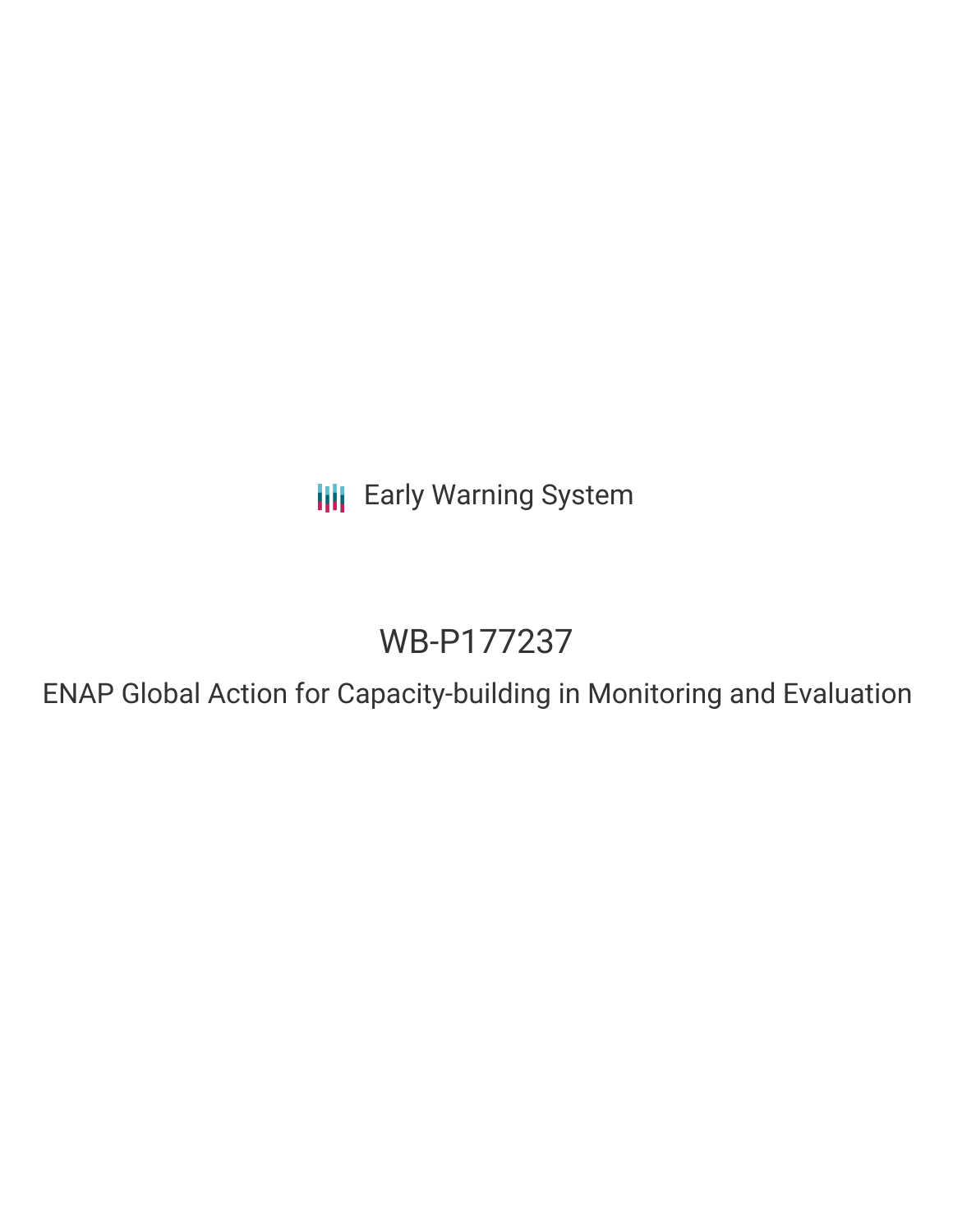

#### **Quick Facts**

| <b>Financial Institutions</b> | World Bank (WB)                                  |
|-------------------------------|--------------------------------------------------|
| <b>Status</b>                 | Pipeline                                         |
| <b>Bank Risk Rating</b>       | U                                                |
| <b>Borrower</b>               | Ecole Nationale d'Administration Publique (ENAP) |
| <b>Sectors</b>                | Law and Government                               |
| <b>Investment Type(s)</b>     | <b>Advisory Services</b>                         |
| <b>Project Cost (USD)</b>     | $$0.77$ million                                  |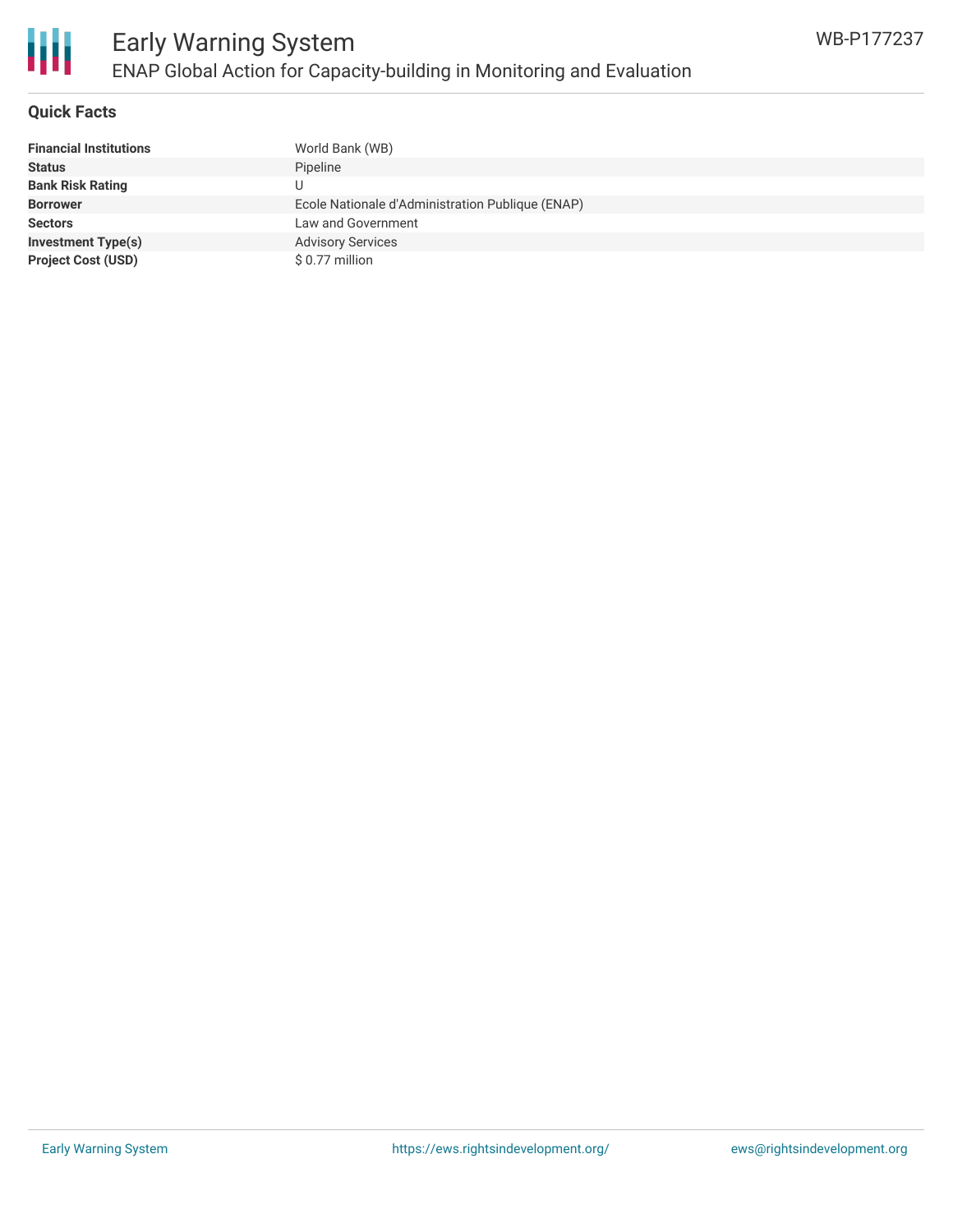

#### **Project Description**

According to the World Bank project webpage:

"The project's specific development objective is to improve monitoring and evaluation, capacity, and use in supported developing countries in the Francophone Africa and MENA regions. In doing so, the project will seek to build partnerships with other ECD providers in these regions to generate synergies.This project aims to contribute to the higher-level development objective of the GEI MDTF, namely, to improve monitoring and evaluation frameworks, capacity, and use in supported developing countries for improved evidence-i nformed policymaking."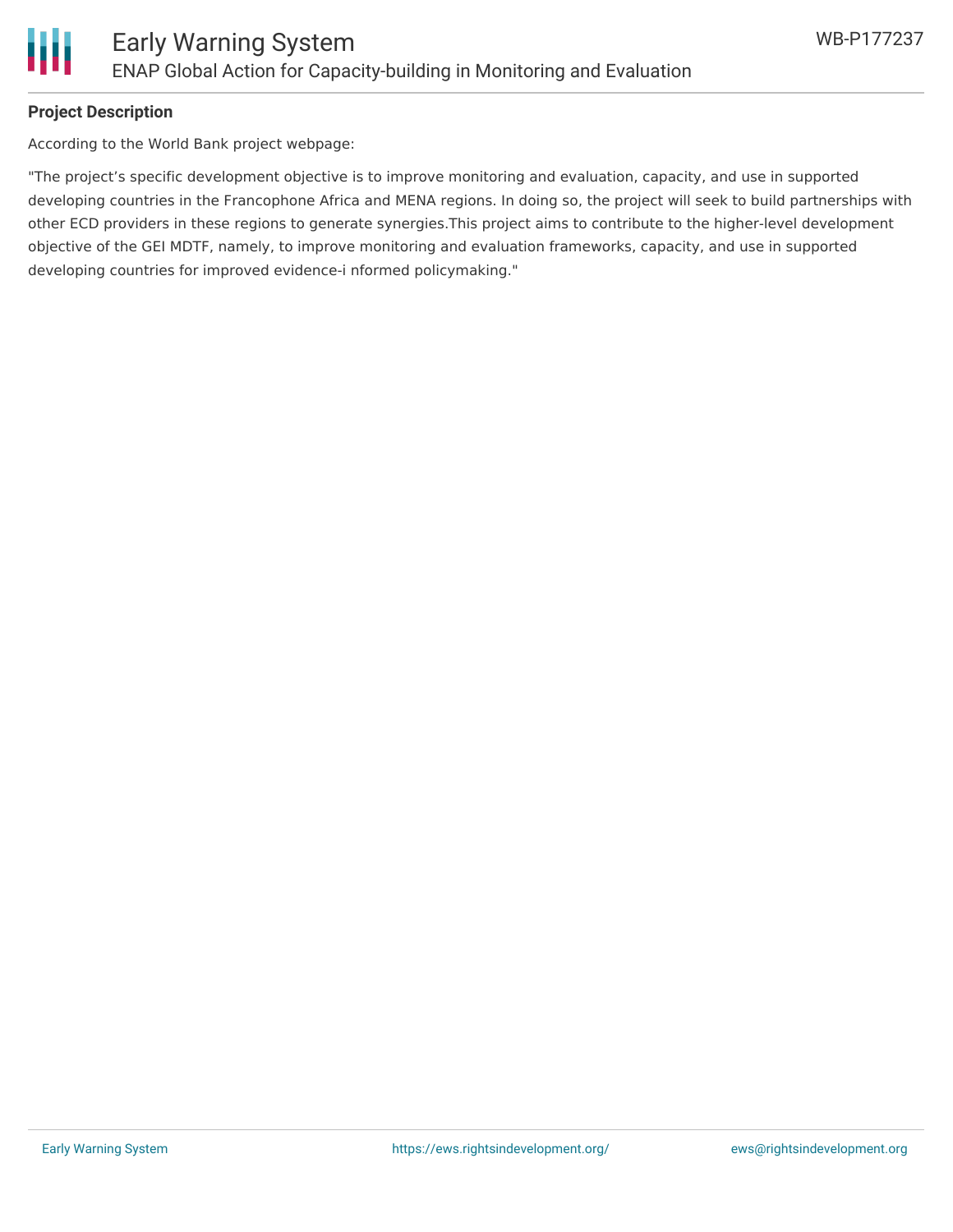

### Early Warning System ENAP Global Action for Capacity-building in Monitoring and Evaluation

#### **Investment Description**

World Bank (WB)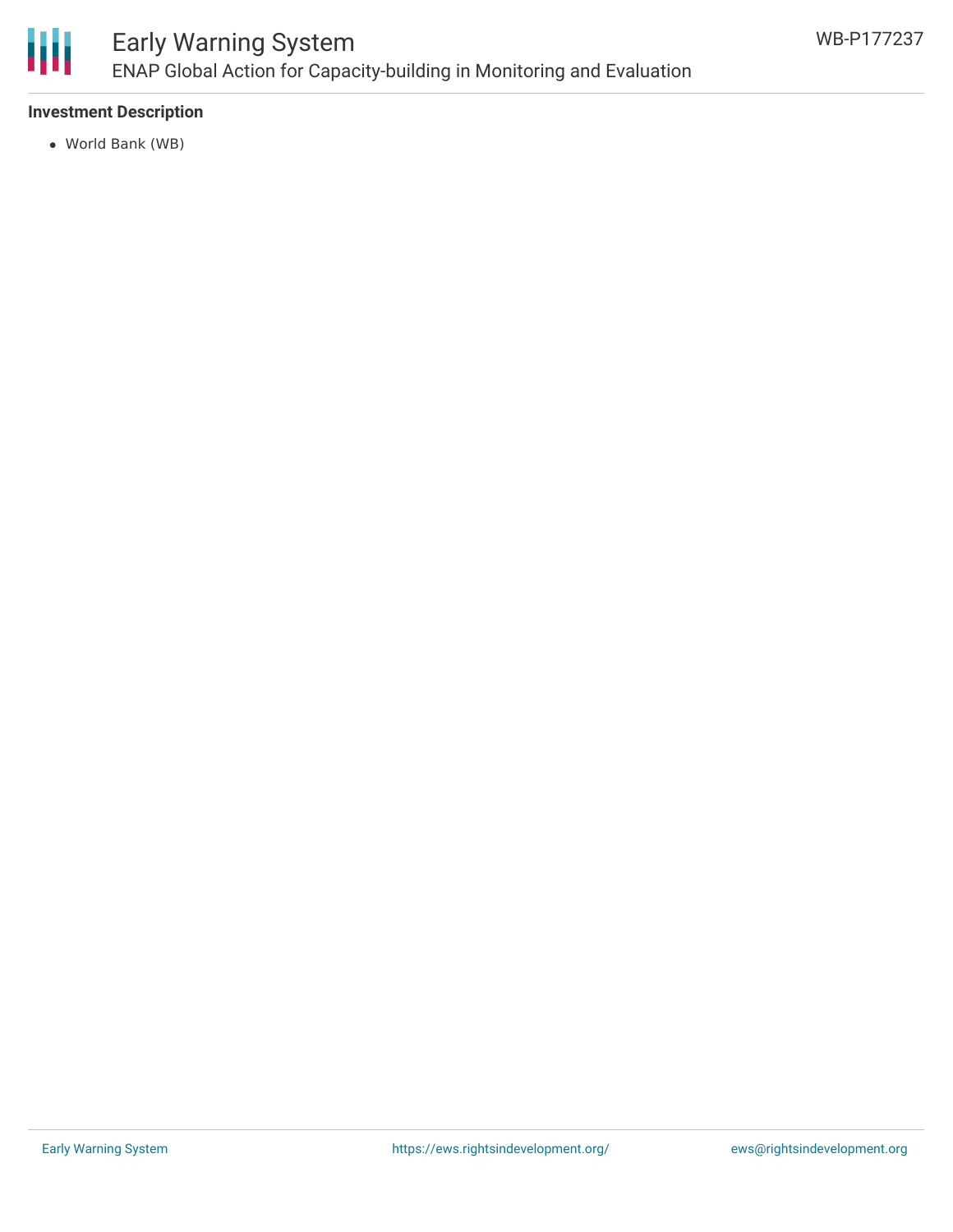

#### **Contact Information**

WORLD BANK

Team Leaders: Fabio Pittaluga /Social Senior Development Specialist / Telephone 5220+89367

R Jason Thomas Mayfield / Senior Operations Officer / Telephone 458-5995

#### IMPLEMENTING AGENCIES

Ecole Nationale d'Administration Publique (ENAP)

Louise Picard / Telephone 1-418-641-3000 / Email [Louise.Picard@enap.ca](mailto:Louise.Picard@enap.ca)

Aref Ben Abdallah / Telephone 1-514-771-6269 / Email [aref.benabdallah@enap.ca](mailto:aref.benabdallah@enap.ca)

#### ACCESS TO INFORMATION

To submit an information request for project information, you will have to create an account to access the Access to Information request form. You can learn more about this process at: https://www.worldbank.org/en/access-toinformation/request-submission

#### ACCOUNTABILITY MECHANISM OF THE WORLD BANK

The World Bank Inspection Panel is the independent complaint mechanism and fact-finding body for people who believe they are likely to be, or have been, adversely affected by a World Bank-financed project. If you submit a complaint to the Inspection Panel, they may investigate to assess whether the World Bank is following its own policies and procedures for preventing harm to people or the environment. You can contact the Inspection Panel or submit a complaint by emailing ipanel@worldbank.org. Information on how to file a complaint and a complaint request form are available at: https://www.inspectionpanel.org/how-tofile-complaint